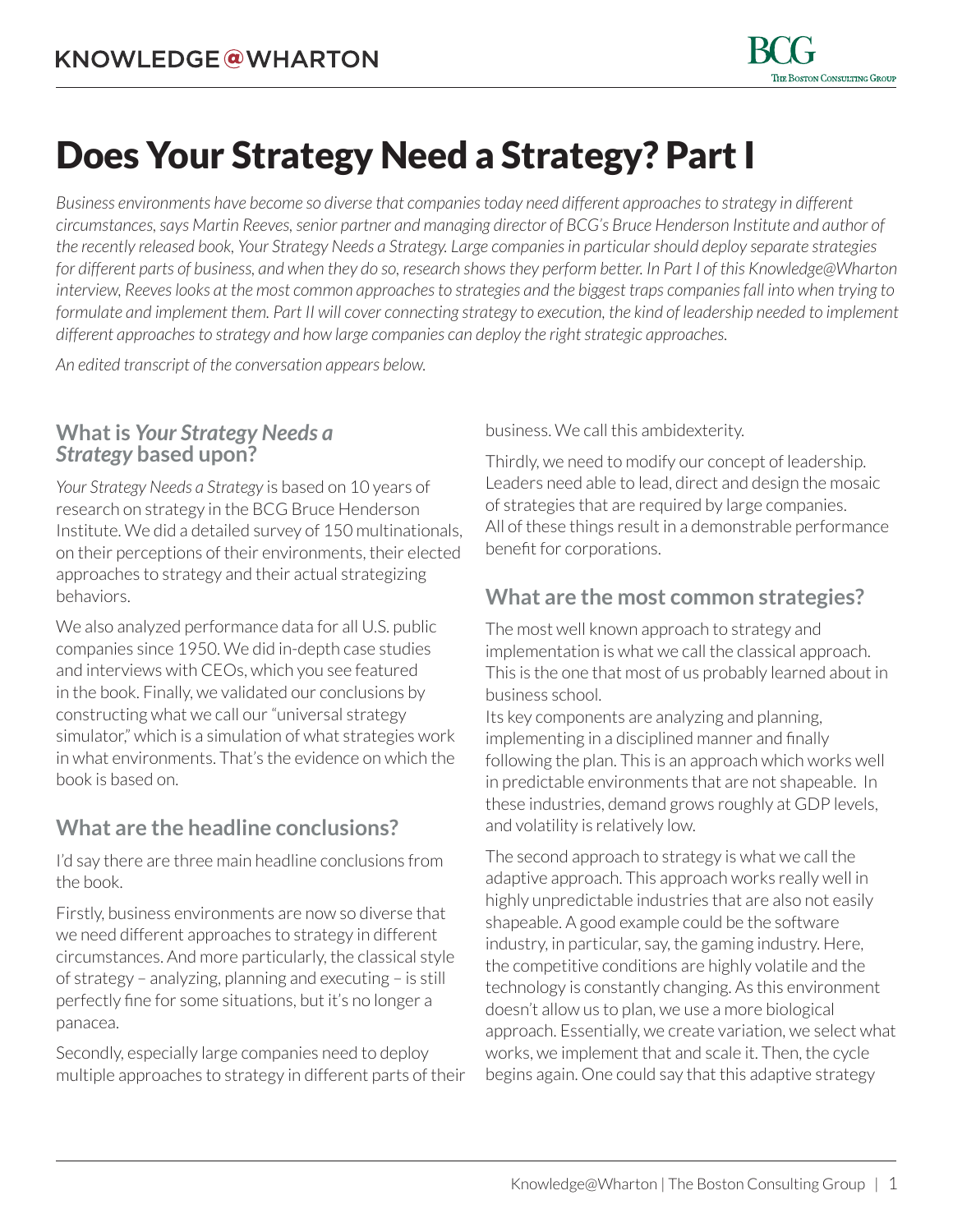emerges continuously from experiments.

The third approach to strategy is what we call the visionary approach. Here, conditions — at least in the eyes of the entrepreneur  $-$  are both predictable and shapeable. So this is not about participating in an industry, but creating an industry. The approach here is to envision a possibility that others have not seen, then to realize it and finally to scale it.

We've all known entrepreneurs that have followed the visionary approach. In our book, we give the example of 23andme, which is a new genomics testing services company with a novel business concept. Large corporations are increasingly vulnerable to upstart challenger companies. In order to defend themselves, large corporations need to master the visionary style, which was probably present at their inception decades ago.

The fourth approach to strategy is probably the most exotic and unfamiliar one. It is what we call the "shaping approach." Here, conditions are both shapeable and unpredictable. That sounds almost like a contradiction, but it isn't: This environment it not based on single companies competing against each other, but a whole ecosystem of companies that are collaboratively reshaping an industry. Good examples of this are twosided market places like Alibaba, or ecosystem-based companies like Red Hat or Amazon.

These companies have not only deployed a strategy at the level of an individual company, but they've created a successful position within a successful ecosystem. Here, the recipe for thinking about strategy is very different: to orchestrate the contributions of others in the ecosystem and then to co-evolve that collaborative system.

The fifth approach to strategy is what we call "renewal." It applies to situations where companies have gotten out of step with their competitive environment. As a result, their competitive or financial performance is suffering. Renewal is usually a very big bet for companies. Seventy-five percent of renewal projects fail. The difference between failure and success in NPV (net present value) terms is roughly the enterprise value of the company.

One should think about a renewal strategy in three

steps. Firstly, it's important to anticipate the need for renewal early. The sooner you start the renewal exercise, the more successful you're likely to be. Secondly, it's important to think about economizing. It's necessary to free up resources, but not only for the purposes of financial viability, but also to fund the journey back to growth. The third critical stage is growth and innovation. The company cannot cut its way to success, it needs to fund the journey back to growth and innovation. There are many examples of successful renewal approaches: Amex, for example, did this very well during the recent financial crisis and pivoted very quickly back to growth and innovation.

#### **What is the biggest mistake companies make with strategy?**

We deal with tricks and traps in the book. We looked closely at how companies perceived their environments and the strategies that they choose. We found that there is a very human bias towards perceiving business environments as more predictable and more controllable than they actually are. It's very comforting to believe that one can control and predict the surroundings.

The second big trap is to be stuck in one way of doing strategy. Most often, it's the classical approach: analyze, plan, execute. Again, that's not a bad approach under the right circumstances. However, if you are in a very fast-moving part of your business, then it's totally inappropriate.

In particular, there are a couple of capabilities that large corporations need to have in order to succeed. One of them is the adaptive capability, the ability to undertake disciplined experimentation. Another one is the shaping capability, the ability not just to participate in their environments, but actually to shape them to their advantage. And the third one is the capability of ambidexterity, which is the ability to run different approaches to strategy in different parts of the organization.

So let me just expand on some of those capabilities. A company building an adaptive capability needs to create a process for experimentation. That includes metrics for measuring the effectiveness, speed and the return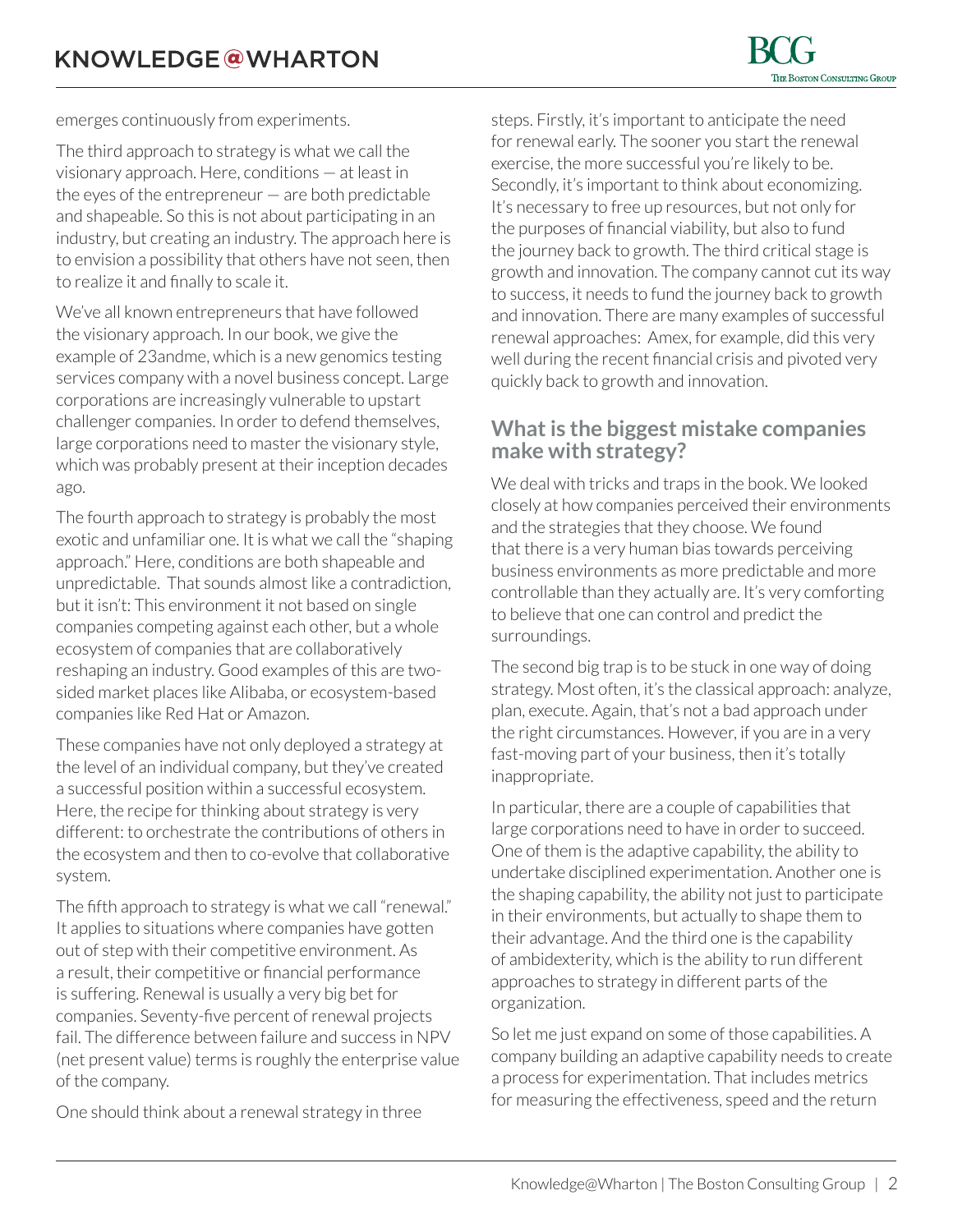on investment from their experimentation efforts. In addition, managers need to empower their employees to take risks and to experiment.

The second capability, shaping, is essentially an obsession with what's going on outside of the company. What's new in technology, what's new with customers, what's new with disruptive mavericks on the edge of the industry, what's new with regulation? Typically, large companies are very introverted, they mainly care about what's going on inside them. But the strategic plan of a shaping company consists in large part of a very deep understanding of what's going on outside the company.

The third key capability for large companies is ambidexterity, which means to run different types of strategy in different parts of the company. Take the digital industry in China, for example. As a very fastgrowing environment, successful companies will either employ a shaping or an adaptive approach. In any case, it will be a very dynamic approach to strategy. The printing industry, for example, is more stable and slowgrowing. Hence, it will typically be more classical in nature.

So how do you achieve ambidexterity? The book outlines four ways. The most common way is by

separation, for example separate business units that are allowed to have different cultures, different metrics, different goals and different performance contracts.

The second way is switching. When products progress very rapidly in their lifecycle, it may not be expedient to actually separate the exploratory from the exploitative. Therefore, we need what we call a switching strategy: The same group of people need to modify and modulate their behaviors over time.

A third way of achieving ambidexterity is to employ an internal ecosystem. For example, take, Haier, the Chinese white goods manufacturer. Haier essentially created an ecosystem of hundreds of small business units that all negotiate with each other to create a very flexible enterprise system.

The last example of an ambidextrous strategy is to create an external ecosystem. How could Apple, a company that had never made a smart phone before, defeat a 60% market share leader, Nokia, in a highly technology-intensive, high-fixed cost, global regulated complex industry? Well, the answer is they didn't. Their multi-hundred company collaborative ecosystem beat Nokia. This shows the diversity that they employed. The approaches to strategy and implementation, if you like, were 'outsourced' to an ecosystem.  $\blacksquare$ 

### **Additional BCG resources:**

[iPad game](https://itunes.apple.com/us/app/your-strategy-needs-strategy/id951248714?mt=8) [Your Strategy Needs A Strategy on bcg.perspectives](https://www.bcgperspectives.com/yourstrategyneedsastrategy) Martin Reeves's [TED talk](https://www.youtube.com/watch?v=YE_ETgaFVo8)